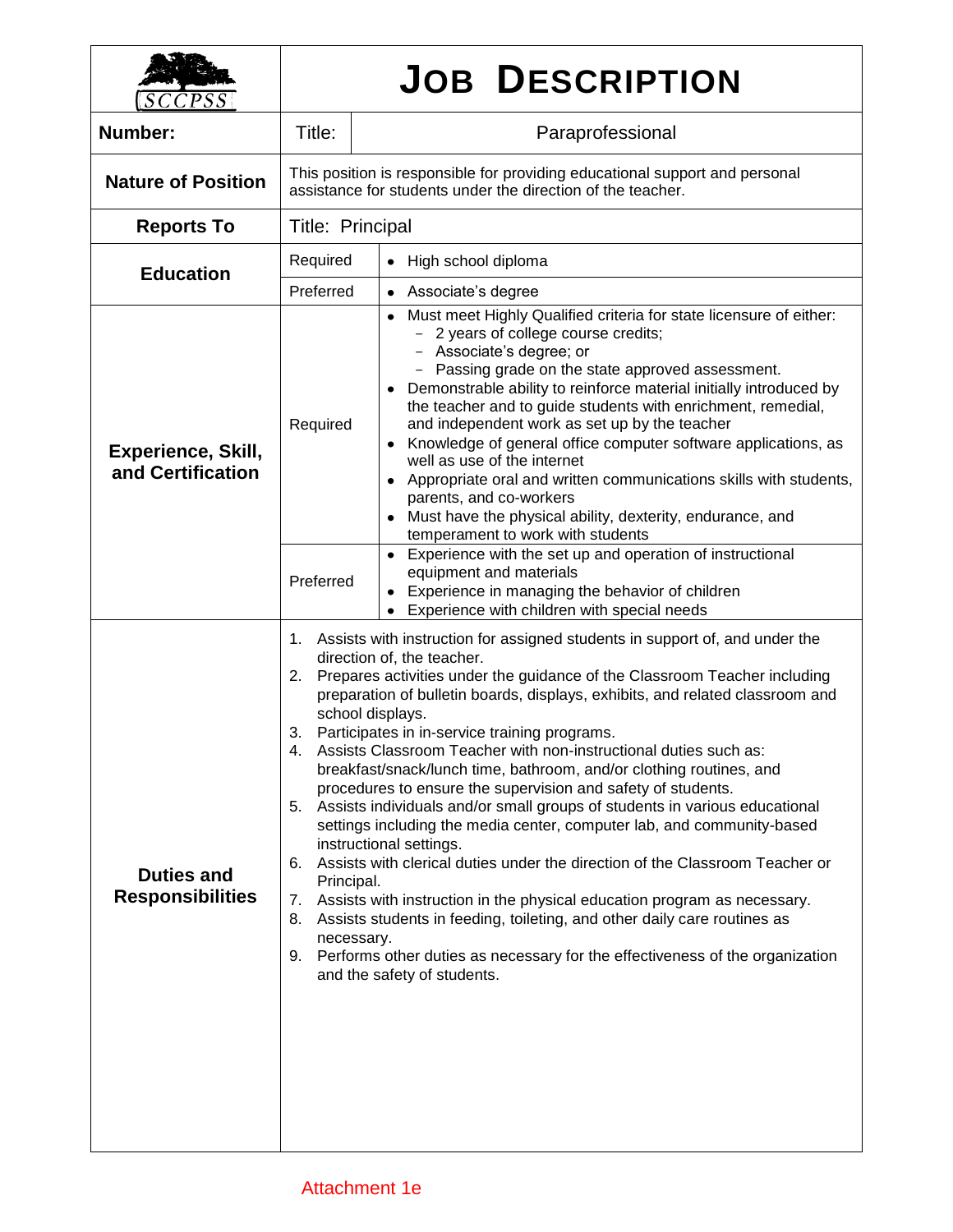|                                      | <b>JOB DESCRIPTION</b>                                                                                                                                                                                                     |  |  |             |  |
|--------------------------------------|----------------------------------------------------------------------------------------------------------------------------------------------------------------------------------------------------------------------------|--|--|-------------|--|
| Number:                              | Title:<br>Paraprofessional                                                                                                                                                                                                 |  |  |             |  |
| <b>Terms of</b><br><b>Employment</b> | Incumbents will be considered "at will." Appropriate pay will be determined based on the Grade as<br>determined by Human Resources and allowable experience. The work calendar will be the classified<br>200 day schedule. |  |  |             |  |
| <b>Approvals</b>                     | <b>Director Level</b>                                                                                                                                                                                                      |  |  | <b>DATE</b> |  |
|                                      | <b>Chief Level</b>                                                                                                                                                                                                         |  |  | <b>DATE</b> |  |
|                                      | <b>Human Resources</b>                                                                                                                                                                                                     |  |  | <b>DATE</b> |  |
|                                      | Superintendent                                                                                                                                                                                                             |  |  | <b>DATE</b> |  |